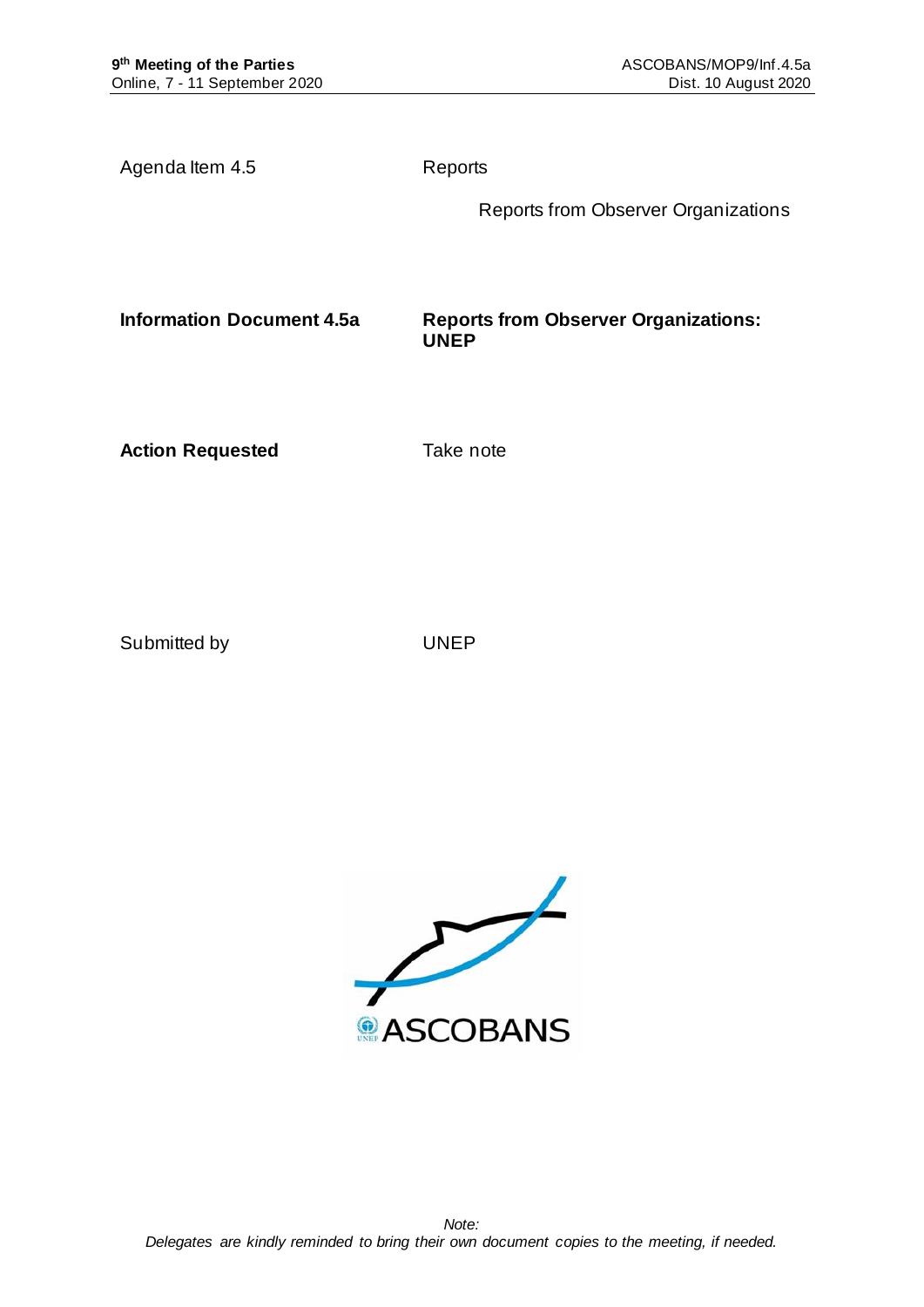## UNEP Information Document for the 9<sup>th</sup> meeting of the Parties to the Agreement on the Conservation of Small Cetaceans of the Baltic, North East Atlantic, Irish and North Seas (ASCOBANS) 7-11 September 2020, Online

This Information Document is in support to the long-standing and well-established synergetic cooperation between the United Nations Environment Programme (UNEP) and the Agreement on the Conservation of Small Cetaceans of the Baltic, North East Atlantic, Irish and North Seas (ASCOBANS).

UNEP hosts the Secretariat of the Convention and has continued to strengthen its programmatic support to the work of the Convention on the Conservation of Migratory Species of Wild Animals (CMS) and its agreements. In particular, the outcomes of the meetings of the governing bodies of UNEP and the CMS family provide an overarching framework for mutually beneficial cooperation.

The fourth session of the United Nations Environment Assembly (UNEA4) took place on 11-15 March 2019 in Nairobi, Kenya. The Assembly, building on the implementation of the outcomes of its preceding sessions adopted the Ministerial Declaration and resolutions summarized in the following section of this document. The document also includes relevant resolutions from UNEA3. The implementation of the resolutions will have an important impact for the implementation of the ASCOBANS Strategic Plan for Migratory Species 2015-2023, including on marine debris, resources depletion, stranding response, underwater noise, and bycatch.

The UN Environment Assembly, through its resolutions calls to actions to overcome environmental challenges, including health-related challenges by fostering innovative solutions and sustainable consumption and production against pollution, provides an opportunity for all people to help design solutions for our planet's health. This entails ecosystems restoration, conservation and landscape management, sustainable food systems, innovation and knowledge sharing on chemicals/waste management and promoting data and monitoring systems.

Biodiversity, including marine environment and the conservation of small cetaceans can be impacted by pollution in all its forms including air, land and ocean pollution and elevates the significance of ASCOBANSin being part of the decision-making process to mitigate pollution. Henceforth, programmatic cooperation on UNEA resolutions in the preparation for the Meeting of the Parties to the Agreement on the Conservation of Small Cetaceans of the Baltic, North East Atlantic, Irish and North Seas, might be strengthened to that end.

UNEA3 and UNEA4 Proceedings, Reports, Ministerial Declarations, Resolutions and Decisions can be downloaded at: [http://web.unep.org/environmentassembly/proceedings-report](http://web.unep.org/environmentassembly/proceedings-report-ministerial-declaration-resolutions-and-decisions)[ministerial-declaration-resolutions-and-decisions](http://web.unep.org/environmentassembly/proceedings-report-ministerial-declaration-resolutions-and-decisions).

The Ministerial Declaration (UNEP/EA.3/HLS.1) of the third session of the United Nations Environment Assembly reaffirms its commitment to work towards a pollution-free planet by increasing research, promoting science-based decisions, supporting cooperation among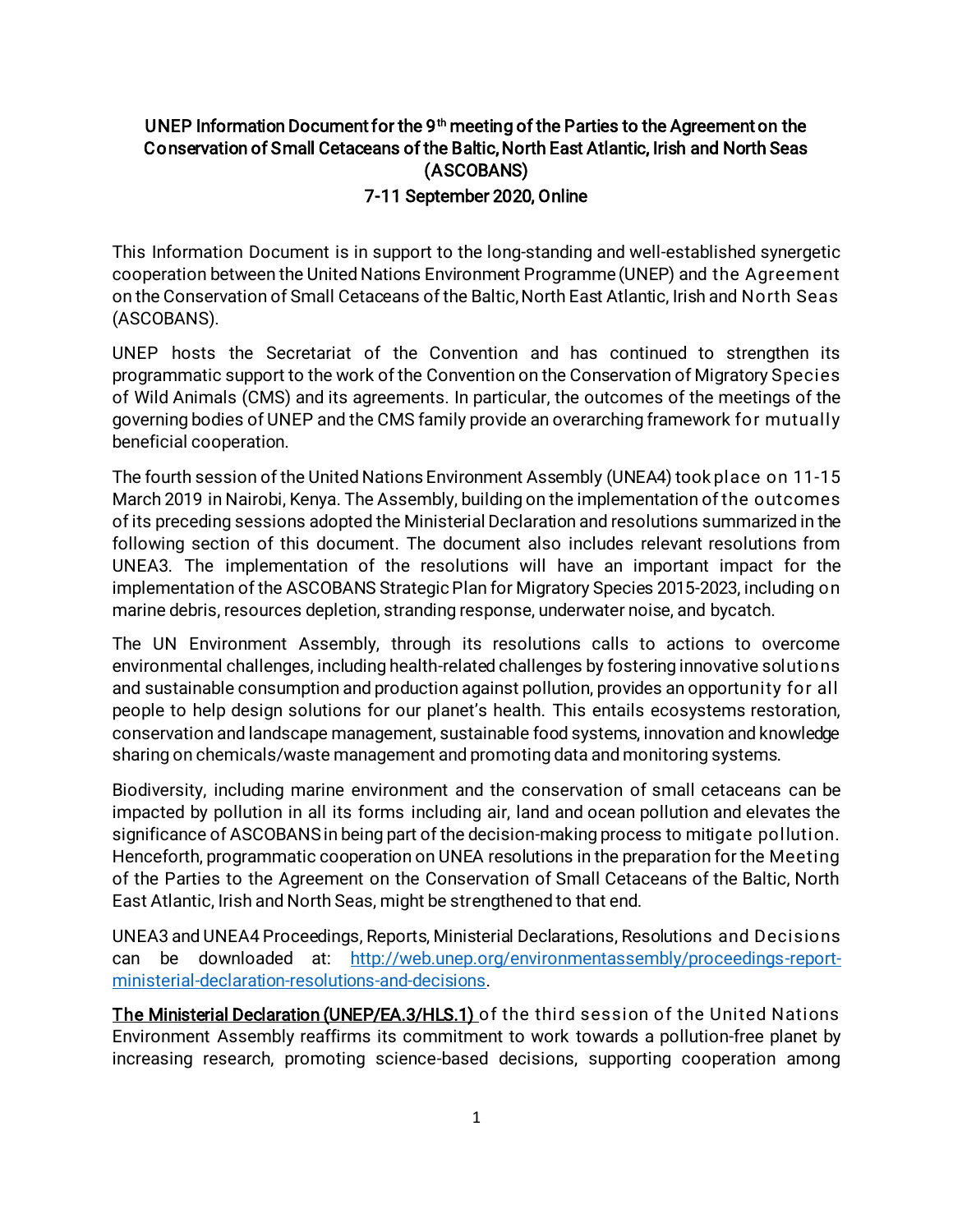existing multilateral cooperation agreements, and fostering sustainable and inclusive economies.

## UNEA3 resolutions

UNEA3 adopted 11 resolutions and 3 decisions, calling for innovative action and strengthened partnerships to reduce pollution on the theme of "Towards a pollution-free planet", on environmental challenges related to Pollution Mitigation governance, Biodiversity and Ecosystems, Environment and Health, Chemicals and Waste.

UNEP/EA.3/RES.2: Pollution mitigation by m ainstreaming biodiversity into key sector - Recognizing that conservation and sustainable use of biodiversity and ecosystems services is critical to the well-being of all life forms, the resolution invites Member States to mainstream these across key sectors – including fisheries and aquaculture, strengthen appropriate legislative and regulatory frameworks, support sustainable value chains, promote good practice guidelines related to biodiversity, encourage the sustainable use of land and marine spatial planning and raise awareness to prevent pollution, and encourage investments in biodiversity.

UNEP/EA.3/RES.4: Environment and health - Affirming the strong interlinkages between environment and health, the resolution stresses the health benefits of addressing environmental challenges such as air, marine, water and soil pollution, the importance of cross-cutting and preventive approaches, of the conservation and sustainable use of biodiversity, and ecosystembased approaches. It encourages Member States to effectively manage waste and wastewater.

UNEP/EA.3/RES.7: Marine litter and microplastics - Noting with concern the high and rapidly increasing level of marine plastic litter and the negative effects on marine biodiversity, ecosystems, animal well-being, fisheries, maritime transport, tourism and local economies, the resolution recognizes the urgent need to improve knowledge of the effects of microplastics and nanoplastics on marine ecosystems, seafood and human health. The resolution urges countries and other stakeholders (such as plastics producers, consumer goods and packaging industries) to reduce use of plastics and promote alternatives. It stresses the importance of long-term elimination of discharge of litter and microplastics into the oceans, and of the reduction of marine pollution, from land-based activities, including marine debris and nutrient pollution. It encourages Member States to develop harmonized national measures and policies to prevent marine pollution and to clean up of the marine environment in priority areas. An ad hoc openended expert group is established and tasked to research on all barriers to combatting marine litter and microplastics, identify different responses with their respective costs and benefits , as well as respective feasibility and effectiveness.

UNEP/EA.3/RES.10: Addressing water pollution to protect and restore water-related ecosystems - Recognizing that water from terrestrial, coastal and marine sources is essential to all living species and concerned about threats to water quantity and quality, in particular from pollution on both land and sea across the globe, the resolution calls upon Member States to increase transboundary cooperation to reduce pollution, improve their capacities to tackle accidental pollution risks, and strengthen their preparedness to address waterborne disease issues.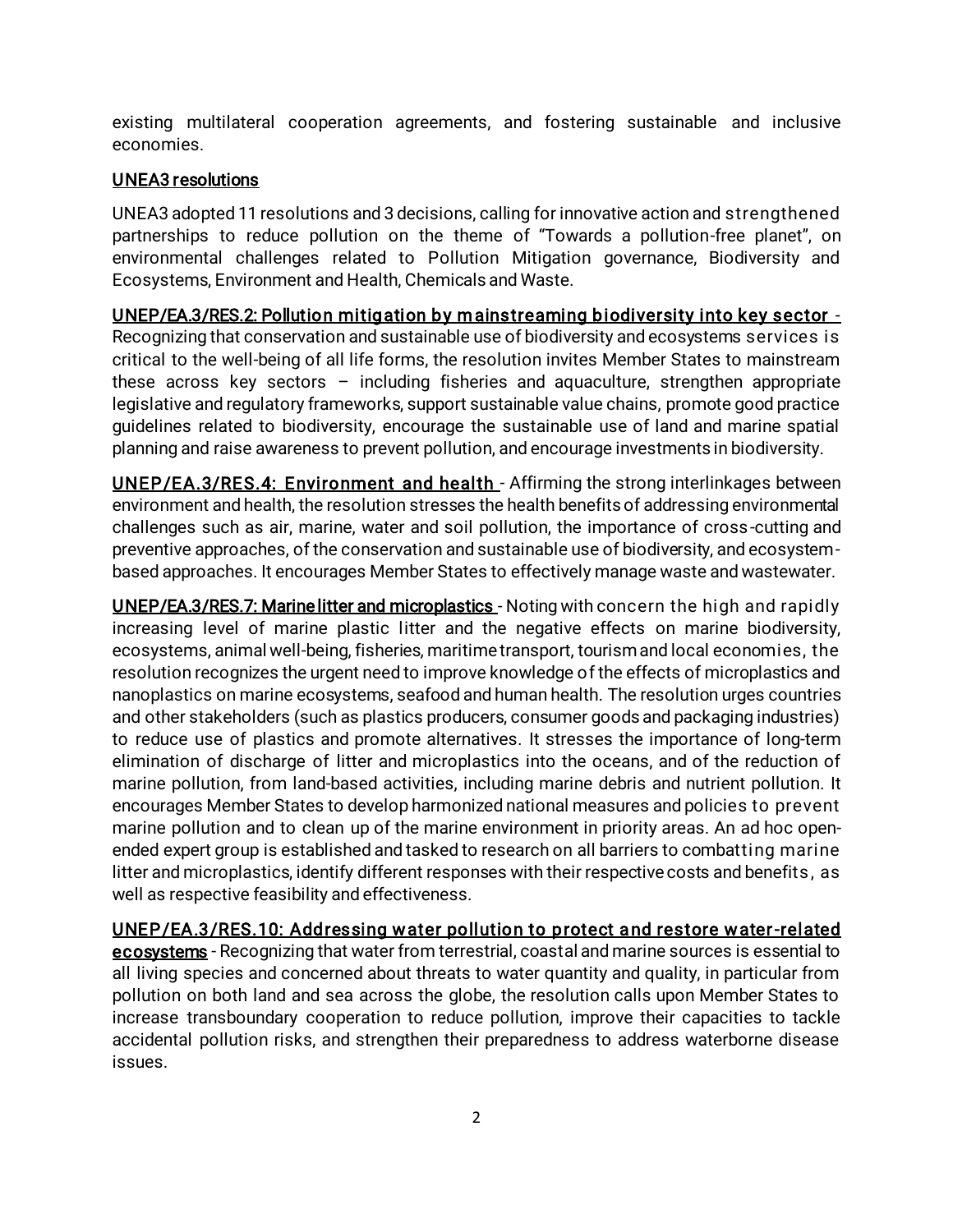The Ministerial Declaration (UNEP/EA.4/HLS.1) of the fourth session of the United Nations Environment Assembly reaffirmed the dedication of Ministers of Environment to address environmental challenges through advancing innovative solutions, and moving towards sustainable and resilient societies through sustainable consumption and production patterns.

# UNEA4 resolutions

UNEA4 adopted 23 resolutions and 3 decisions, calling for innovative action and strengthened partnerships on several environmental challenges related to Biodiversity and Ecosystems, Resource Efficiency, Chemicals and Waste and Environmental Governance. Resolutions that have linkages with ASCOBAN's resolution amendments considered in its Meeting of the Parties are listed below:

UNEP/EA.4/RES.6: Marine plastic litter and microplastics - Noting that marine plastic litter and microplastics are a serious environmental threat to marine biodiversity, ecosystems and the human activities dependent on them the resolution stresses the importance of preventing, reducing and eliminating discharge of litter into the oceans, promoting sustainable and life-cycle management of plastics, and supporting the science-policy interface and science-based approaches. The resolution encourages Member States and other stakeholders to consider a whole-lifecycle approach and resource efficiency, promote environmentally sound management of waste, awareness creation on importance of and encouraging sustainable consumption and production. The resolution also requests the UNEP to strengthen scientific cooperation and technical knowledge on marine litter, establish a dedicated multi-stakeholder platform (within the UNEP), and develop consumer guidelines for the use and production of plastics. The ad hoc open-ended expert group on marine litter and microplastics established by its resolution 3/7 (see above) is requested to identify technical and financial resources or mechanisms for supporting countries in addressing marine plastic litter and micro plastics. In addition, the group is requested to encourage partnerships and analyse the effectiveness of existing and potential response options.

UNEP/EA.4/RES.7: Environmentally sound management of waste - Recognizing the co-benefit of a sound waste management policy in areas such as the protection of the marine environment, the resolution invites Member States to strengthen monitoring activities to avoid the disposal of waste into the marine environment from all sectors.

UNEP/EA.4/RES/8: Sound management of chemicals and waste - Expressing strong concerns as insufficient progress has been made in this area, the resolution looks forward to the forthcoming publication of Global Waste Management Outlook II – which will notably highlight interlinkages and relevant policies in relation to plastics and marine litter – and notes the activities to address marine plastic litter and microplastics conducted by regional and coordinating centres for training and technology transfers of the Basel Convention and the Stockholm Convention on Persistent Organic Pollutant. The resolution calls upon Member States and other stakeholders to sustain effort to reach target 12.4 of the 2030 Agenda for Sustainable Development.

UNEP/EA.4/RES.10: Innovations on biodiversity and land degradation - This resolution takes note of the need of preventing the loss and degradation of biodiversity. It encourages Member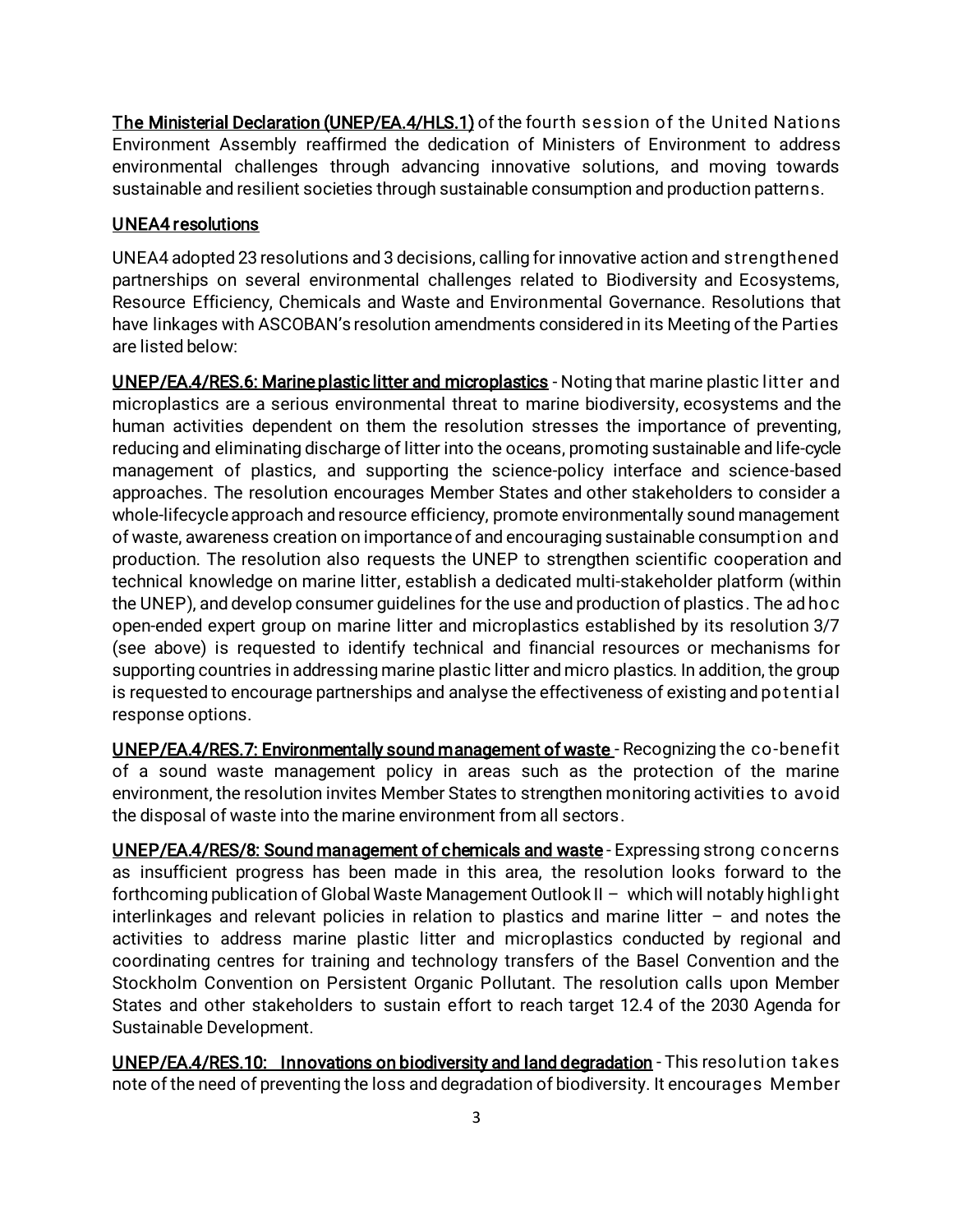States and relevant stakeholders to undertake strategic environmental assessments, upscale their efforts to prevent loss of biodiversity through conservation and sustainable use of biodiversity, and to mainstream biodiversity in all relevant sectors.

UNEP/EA.4/RES.11: Protection of the Marine Environment from L and-Based Activities - The resolution notes the high vulnerability of coastal and marine environments to pollution resulting from land-based activities. It also notes the high contribution of coastal and marine environments to the economy as well as providing ecosystem services. The resolution provides for the mainstreaming of protection of coastal and marine ecosystems in policies, promoting capacity building, knowledge sharing and partnerships in the protection of coastal and marine ecosystems from land-based activities. This resolution requests UNEP to provide technical assistance to the regional seas programmes including the Global Partnership on Marine Litter, the Global Wastewater Initiative and the Global Partnership on Nutrient Management of the Global Programme of Action for the Protection of the Marine Environment from Land-based Activities.

UNEP/EA.4RES.15: Sustainable Nitrogen Management - Recognizing the multiple pollution threats resulting from anthropogenic reactive nitrogen with adverse effects on marine environment, the resolution notes that use of nitrogen in the global economy (in particular for food and energy production) is extremely inefficient and that intersectoral approaches and national policies have been fragmented and incoherent. While acknowledging recent initiatives of the Global Partnership on Nutrient Management and establishment of the International Nitrogen Management System, the resolution calls on the UNEP to improve policy coordination by the establishment of an intergovernmental mechanism, collaborate with the Food and Agriculture Organization, coordinate with existing platforms for situation assessment, and provide capacity-building and knowledge sharing support for policy makers and practitioners.

### Administrative and financial management support

The United Nations Secretariat has deployed the following modules of its enterprise resource management systems, Umoja, in various pilot offices; Grantor Management, Fund Raising, Strategic Management Application and finally Budget Planning and Consolidation. UNEP has implemented the Grantor Management module in all its Conventions, Divisions and Regional Offices thereby standardizing implementing partner engagement. The Convention Secretariat has been trained on the new application and has successfully engaged implementing partners. The Secretariat employs the Agile methodology of systems development and the final product will allow implementing partners to submit applications to execute defined programs that will be launched via the grantor management module.

On 18th December 2018, the United Nations Secretary-General, issued ST/SGB/2019/2 which established a new delegation of authority framework effective 1st January 2019. The objective of the new framework is to transfer centrally held authority closer to the point of service delivery. On 4 November 2019, the United Nations Environment Programme (UNEP) approved its updated Delegation of Authority Policy and Framework in line with ST/SGB/2019/2. The current Delegation of Authority Policy and Framework for the Management and Administration of Multilateral Environmental Agreements Secretariats (November 2016) will be updated early next year after consultations with MEAs Secretariats.